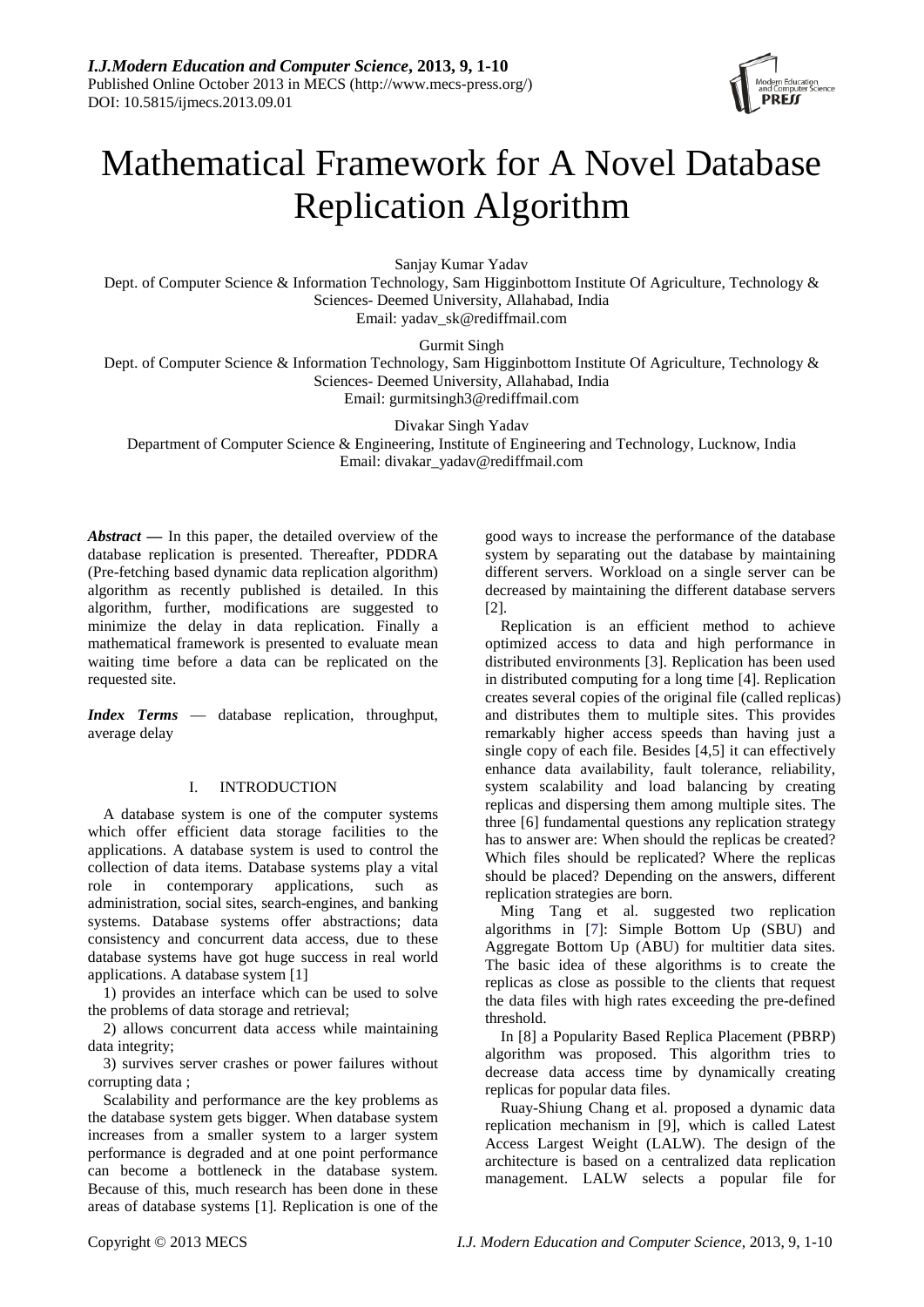replication and calculates a suitable number of copies and grid sites for replication.

In [10] a dynamic data replication strategy called FIRE was proposed. In this method each site maintains a file access table to keep track of its local file access history.

In another paper [11] a new replication algorithm named Modified BHR was proposed. The proposed algorithm was based on the network level locality. The algorithm tries to replicate files within a region and stores the replica in a site where the file has been accessed frequently based on the assumption that it may require in the future.

As detailed above, related work in the data replication data throughput and average fetching delay are the two important parameters. In this work an existing PDDRA algorithm [12] is discussed and modifications are suggested to improve its performance. Finally a mathematical model is presented to obtain throughput and average delay.

The remainder of this paper is organized as follows: Section 1 of this paper describes the introduction to distributed database and different replication strategies; section 2 presents the overview of the database replication. The concept and context of database replication and design issues in distributed real time replicated database system detailed in section 3. In section 4, the existing PDDRA algorithm is detailed, with its limitation. Section 5 explains our proposed scheme and the mathematical frame work for a novel database replication algorithm. Conclusion and future work are given in the final section.

# II. OVERVIEW OF DATABASE REPLICATION

Replication is the method of sharing information so as to make sure of consistency between redundant resources, such as hardware or software components, to enhance reliability, defect-tolerance, or accessibility. It could be data replication if the same data is stored on multiple storage devices. Replication is the mechanism that automatically copies directory data from one directory Server to another. Fig. 1 shows the basic replication model. In this model user or client does not know the multiple physical copies of data exits. Data replication is a combination of database and distributed system. Database replication can be defined as the process of creation and maintenance of the duplicate copy of database objects in a distributed database system [13].

Using replication, copying of any directory tree or sub-tree (stored in its own database) could be done between servers. The Directory Server, holding the master copy of the information, automatically copies every update to all replicas, whereas computation replication of the same computing job is executed several times.



Fig. 1: basic data replication model

A computational job is typically replicated in space, i.e. executed on different devices, or it could be replicated in time, if it is executed again and again on a single device. The access to a replicated entity is generally uniform with access to a single entity which is not replicated. The replication itself should be transparent to an external user. The main features of database replication are as follows [14, 15]

## **1) Database Locality**

This feature of database replication maintains the database locally so that geographically far distance users can access data with high speed. These users can access data from local servers instead of far distance servers because data access speed will be much higher than far distance area network. Providing database as closer to the user as possible contributes to higher performance of a system**.** 

# **2) Performance**

Database replication typically focuses on improving both read performance and write performance, while improving both read and write performance simultaneously is a more challenging task. When application is widely used across the large network but database is stored at a single server in that case database server can be a bottleneck of that system and the whole system slows down, i.e. slow response time and low request throughput capacity. Multiple replicas offer the system which serves the data in parallel.

#### **3) Availability and Fault Tolerance**

High availability of database requires low downtime of database system. In database systems there are two downtimes exit, first is planned and another one is unplanned. Planned downtime is incurred during the maintenance operation of all the software and hardware. Unplanned downtime can strike at any time and it is due to predictable or unpredictable failures such as hardware failures, software bugs, human error, etc. Downtime is usually the primary optimization area of database replication to increase the database availability. If a database item is stored at a single server and that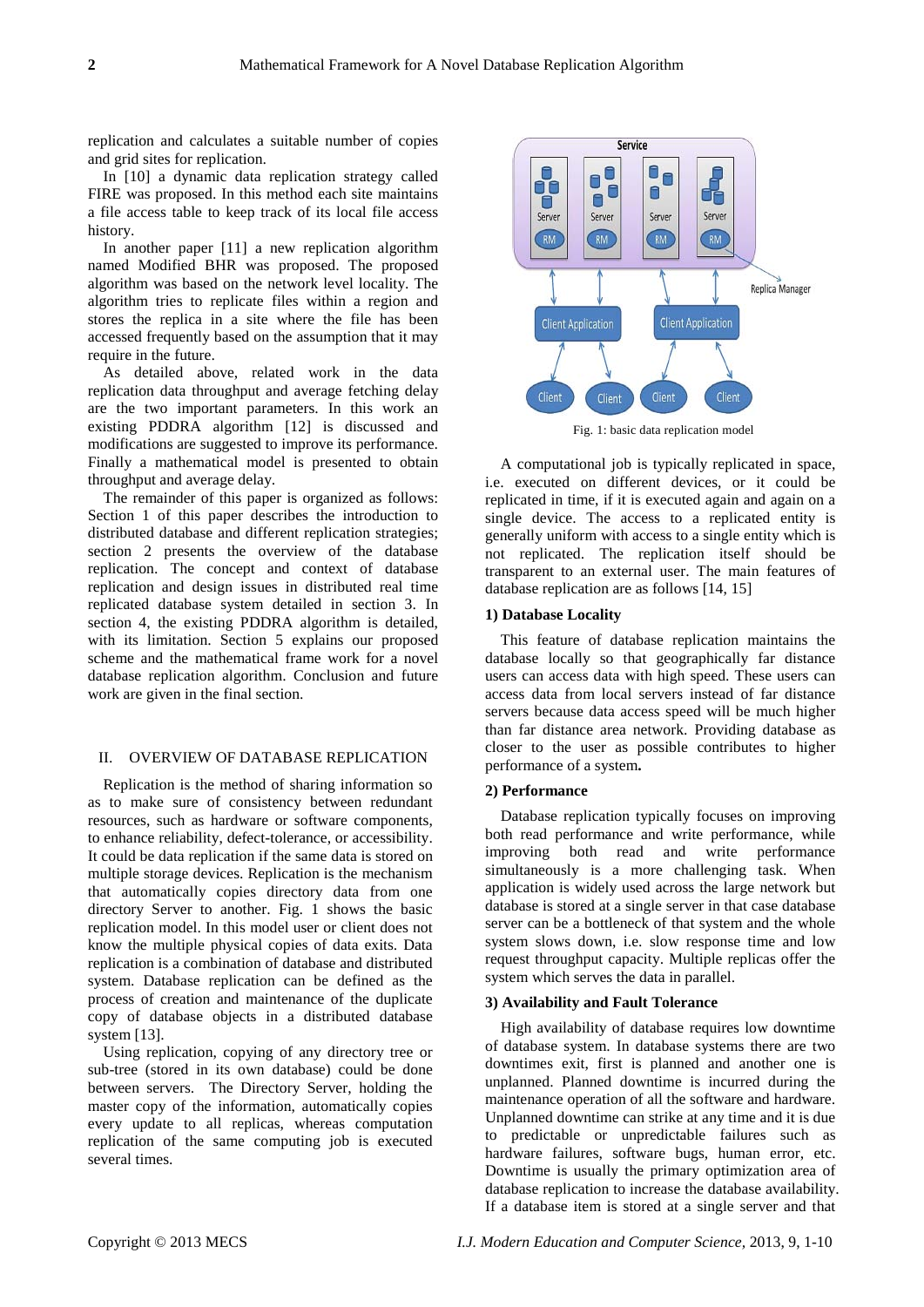server does not respond or is down or it might have crashes. In that case database replication is the solution of this problem, to provide fault a tolerance database system.

#### **2.1Types of Database Replication**

The replica of database server can provide the data item to the users during server failure. This replica can also be used for restoring the data of failed servers. In this way database replication increases the data availability and forms a defect-tolerant system. [14] There are three different ways of Database replication:

## **1) Snapshot Replication**

Data on one database server is plainly copied to another database server, or else to another database on the same server (Fig. 2). The snapshot replication method functions by periodically sending data in bulk format. Usually it is used when the subscribing servers can function in read-only environment and also when the subscribing server can function for some time without updated data. Functioning with un-updated data for a period of time is referred to as latency. Snapshot replication works by reading the published database and creating files in the working folder on the distributor. These files are named as snapshot files and contain the data from the published database as well as some additional information that will help create the initial copy on the subscription server [16].



Fig. 2: schematic of snapshot replication

# **2) Merger Replication**

Data from two or more databases is combined into a single database. Merge replication is the process of distributing data from Publisher to Subscribers, allowing the Publisher as well as Subscribers to make updates during connected or disconnected state, and then merging the updates between sites when they are connected. Merge replication allows distinct sites to work autonomously and at a later time merge updates into a single and uniform result. Merge replication includes default and custom choices for conflict resolution that you can define as you configure a merge publication. When a conflict happens, a resolve is invoked by the Merge Agent and determines which data will be accepted and propagated to other sites.

## **3) Transaction Replication**

Users obtain complete initial copies of the database and then obtain periodic updates as data changes. In transactional replication, each committed transaction is

replicated to the subscriber as it takes place. You can control the replication process so that it will either accumulate transactions or send them at timed intervals; or transmit all changes as they occur. Transaction replication is used in environments having a lower degree of latency and higher bandwidth connections.

Transactional replication requires a reliable and continuous connection, because the Transaction Log will grow quickly and if the server is unable to connect for replication it might not be manageable. Transactional replication begins with a snapshot. This snap shot sets up the initial copy. Later then, the copied transactions update that copy. You can choose how often to update the snapshot, or select not to update the snapshot after the very first copy. Once the initial snapshot has been copied, transactional replication, using the Log Reader agent, reads the Transaction Log of the published database and stores new transactions in the distribution Database. The transactions are then transferred from the publisher to the subscriber by the Distribution agent.

## III. CONCEPT OF REPLICATED DATABASES

To better understand the method behind Database Replication we start with the term "Replication" which represents the process of sharing information to ensure consistency between redundant resources, like software or hardware components, to improve reliability, accessibility or fault-tolerance. It could be data replication if the same data is stored on multiple storage devices or computation replication if the same computing task is executed many times [17]. The availability of certain replication databases could be improved by using Database mirroring. Support for combining transactional replication with database mirroring depends on which replication database is being considered. Peer-to-Peer replication in combination with database mirroring is not supportive. The replication agents that connect to the publication database can automatically fail over to the mirrored publication database. In the occurrence of a failure the agents that connect to the publication database will automatically reconnect to the new principal database.

The source, in a replication building block, is generally a database that contains data to be replicated. One database can be the source for various replication building blocks. Further, the source database can also serve as the target for another replication building block. Following example will make it clearer. The same pair of data stores swap roles in the Master-Master Replication pattern, (source becomes target, and target becomes source) for a common movement set that is updateable in either data store.

A computational task is typically replicated in space, i.e. executed on different devices or it could be replicated in time, if it is executed again and again on a individual device. The access to replicated entity is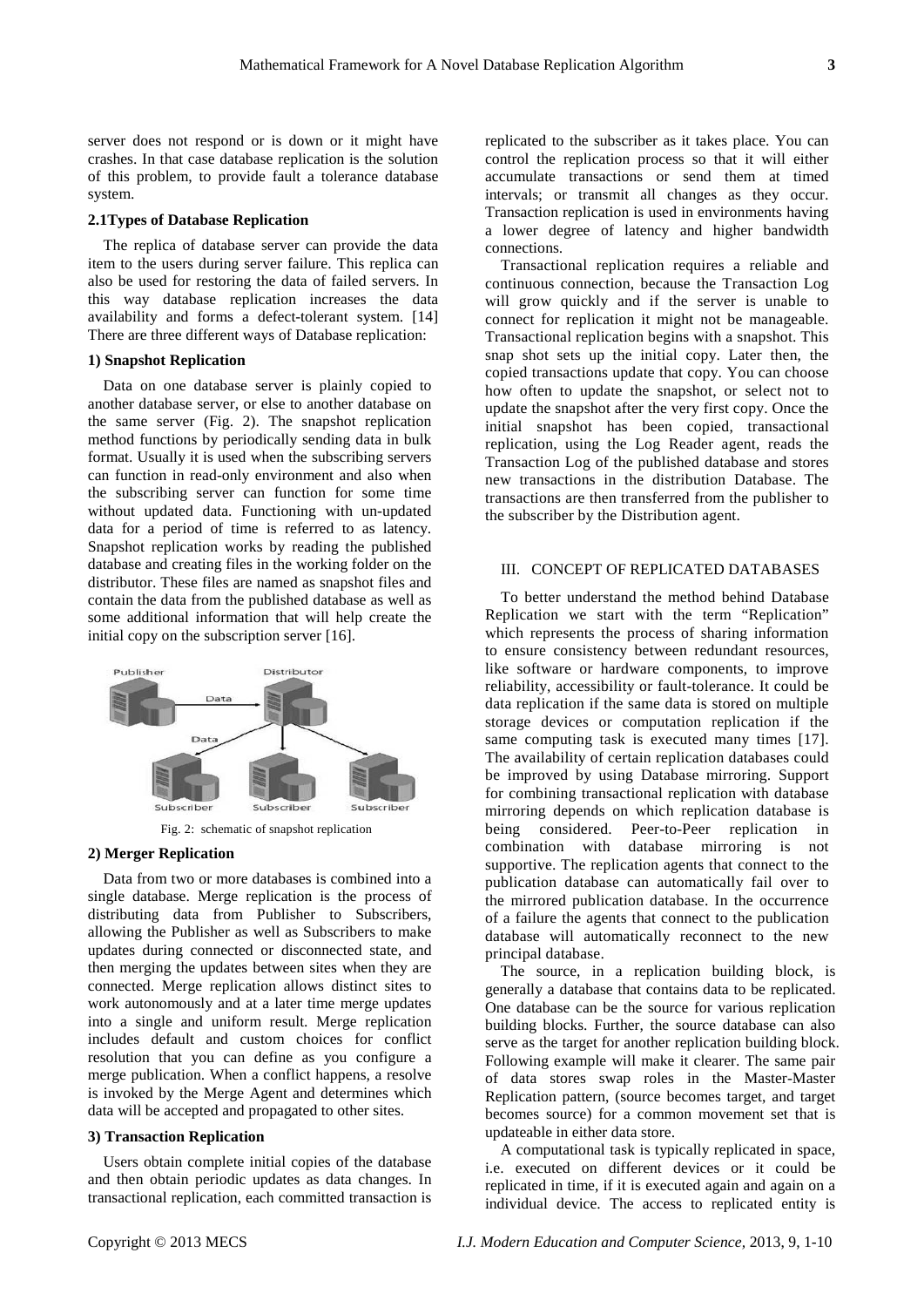typically uniform with access to a non-replicated, single entity. The replication itself should be transparent to an external user. Additionally, in a failure scenario, a failover of replicas is concealed as much as possible

Replication is the key characteristic in improving the availability of data distributed real time systems. Replicated data is stored at multiple server sites so that it can be accessed by the user even when some of the copies are not available due to server/site failures [18]. A Major restriction to using replication is that replicated copies must behave like a single copy, i.e. internal consistency as well as mutual consistency must be preserved, Synchronization techniques for replicated data in distributed database systems have been studied in order to increase the degree of consistency and to reduce the possibility of transaction rollback [19].

In replicated database systems, copies of the data items can be stored at multiple servers and a number of places. The potential of data replication for high data availability and improved read performance is crucial to DRTDBS. In contrast, data replication brings up its own complications. Access to a data item is no longer controlled exclusively by a single server; rather, the access control is distributed across the servers each storing a copy of the data item. It is essential to ensure that mutual consistency of the replicated data is provided; it must fulfill the ACID properties of database.

It is common to talk about active and passive replication in systems that replicate data or services. In Active replication, the same request is processed at every replica, while in passive replication, each single request is processed on a single replica and then its state is transferred to the other replicas. If at any time, one master replica is entitled to process all the requests, then we are discussing about the primary-backup scheme (master-slave scheme) predominant in high-availability clusters. On the other hand, if any replica processes a request and then distributes a new state, then this is a multi-primary scheme (in the database field called multi-master). In the multi-primary scheme, it is necessary to use some form of distributed concurrency control, like distributed lock manager.

Load balancing is different from task replication, as it distributes a load of different (not the same) computations across machines, and it allows a single computation to be dropped in case of a failure. Load balancing, however, sometimes uses data replication especially for multi-user internally, to distribute its data among machines.

To cope with the complexity of replication, the notion of group (of servers) and group communication primitives have been introduced [20]. The notion of a group acting as a logical addressing mechanism, allows the client to ignore the degree of replication and the identity of the individual server processes of a replicated service. Group communication primitives provide one-to-many communication with various powerful semantics. These semantics hide much of the complexity of maintaining the consistency of replicated servers. The two main group communication primitives

are Atomic Broadcast (ABCAST) and View Synchronous Broadcast (VSCAST). We give here an informal definition of these primitives. A more formal definition of ABCAST and of VSCAST can be found in [21] and [22] respectively (see also [23, 24]). Group communication properties can also feature FIFO order guarantees.

Even though the process of Data Replication is used to create instances of the same or parts of the same data, we must not confuse the process of Data Replication with the process of backup since replicas are frequently updated and quickly lose any historical state. While Backup on the other hand, saves a copy of data unchanged for a long period of time.

Active replication, also called the state machine approach [25], is a non-centralized replication technique. Its key concept is that all replicas receive and process the same sequence of client requests. Consistency is made certain by assuming that, when supplied with the same input in the same order, the same output will be produced by the replicas. This assumption implies that servers process requests in a deterministic way. Clients do not contact one specific server, but address servers as a group. In order for servers to receive the same input in the same order, an Atomic Broadcast can be used to propagate the client requests to servers. Weaker communication primitives can also be used if semantic information about the operation is known (e.g., two requests that commute do not have to be delivered at all servers in the same order).

The main advantage of active replication is its simplicity (e.g., same code everywhere) and failure transparency. Failures are fully concealed from the clients, because if a replica fails; the requests are still processed by the other replicas. The major drawback of this approach is the determinism constraint.

The basic principle of passive replication, also named as Primary Backup replication, is that clients send their requests to a primary, which after executing the requests; sends update messages to the backups. The invocations are not executed by the backups, but apply the alterations produced by the invocation execution at the primary that is; updates. By doing this, no determinism constraint is necessary on the execution of invocations, the main disadvantage of active replication. Communication between the backups and the primary has to guarantee that updates are processed in the same sequence, which is the case if primary backup communication is based on FIFO channels. However, an only FIFO channel is not enough to ensure correct execution in case of failure of the primary. For example, consider that the primary fails before all backups receive the updates for a definite request, and another replica takes over as a new primary. Some mechanism has to ensure that updates sent by the new primary will be "properly" ordered with regard to the updates sent by the primary, which is faulty. VSCAST is a mechanism that guarantees these constraints can usually be used to implement the primary backup replication technique [26]. Passive replication can tolerate non-deterministic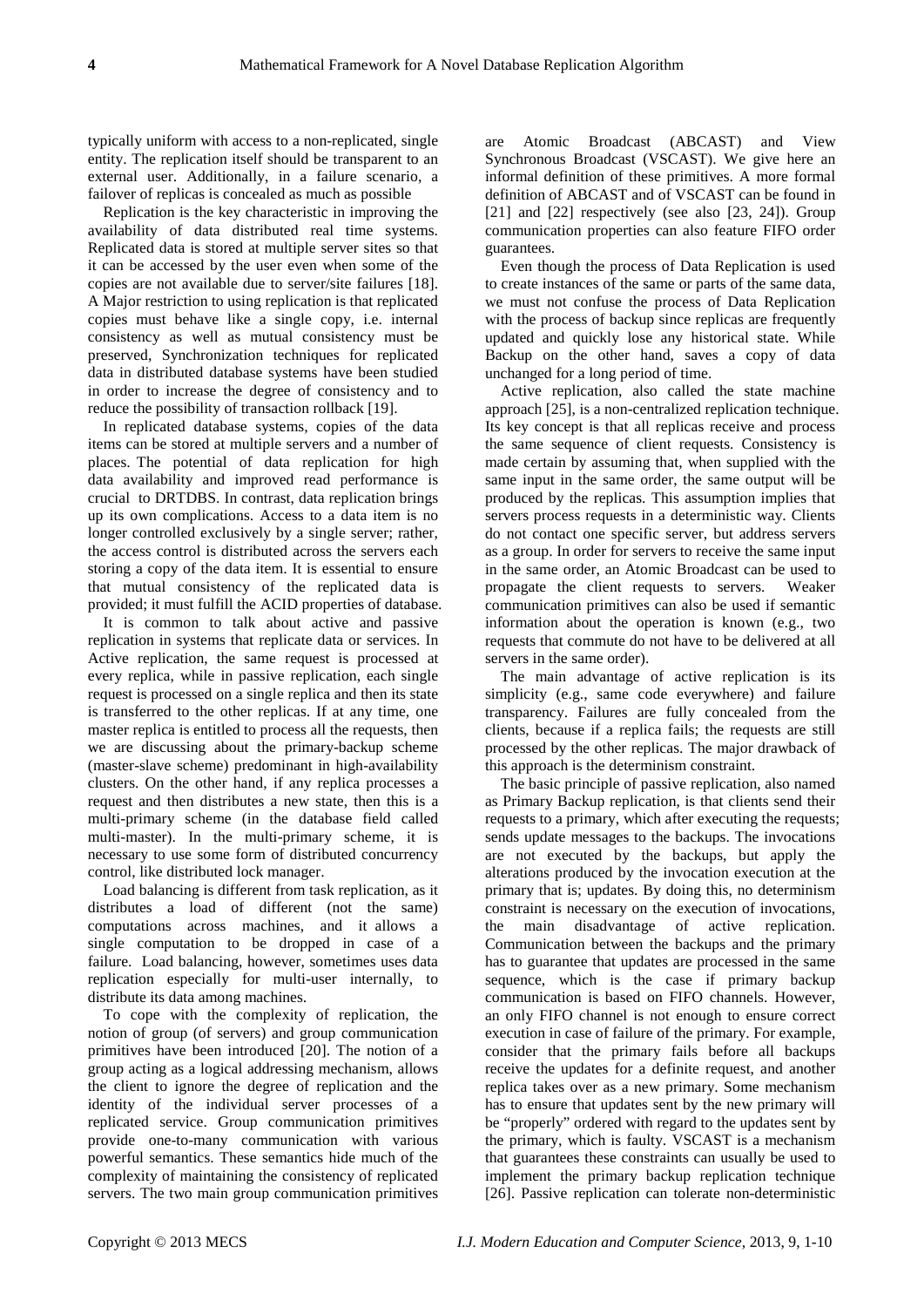servers (e.g., multi-threaded servers) and uses little processing power when compared to other replication techniques. However, when the primary fails, passive replication suffers from a high reconfiguration cost.

# **3.1 Context of Database Replication**

Replication Techniques in Distributed Systems organizes and surveys the spectrum of replication protocols and systems that achieve high availability by replicating entities in failure-prone distributed computing environments.

The transaction level data can be duplicated to the replica database. The output is greater data integrity and availability. However, the increased availability is dependent on how independent the database replica is from the primary database. Replica independence must be taken in consideration in terms of disk spindles, disk controller, system, power supplies, room, city and building.

While data copying can provide users with local and much quicker data accessing, the problem is to provide these copies to users so that the overall systems operate with the same integrity and management capacity that is available within a centralized model. It is significantly more complicated to manage a replicated data than running against a single location database. It deals with all of the implementation and design issues of a single location and additionally with complexity of distribution, remote administration and network latency.

# **3.2 Issues in Distributed Real Time replicated Database Systems: Design Issues**

#### **1) Replication Set Size**

Decide whether to replicate a subset of a table, an entire table, or data from more than one table. This is a trade-off among the amount of data that changes the complexity of the link and the overall table size.

## **2) Transmission Volume**

To transmit, the right amount of the data should be chosen. The decision between sending all changes for any single row, or just the net effect of entire changes, is a key one.

# **3) At the target, Replication Set Data Changes**

If these have to occur and if the source wants to view the changes, then try to make the changes naturally non-conflicting to avoid the need for conflict detectionand resolution.

# **4) Replication Frequency**

Decide the appropriate timing of the replication for the requirements and optimize the use of computing resources.

#### **5) Replication Unit**

As explained earlier, a replication set consists of a group of replication units. Recognize the unit of data that will be transmitted to the target from the source. In the extreme requirements, this will be a transaction as

it has been executed on the source. Easier to achieve (easily achievable) but a less precise requirement is to move a changed row. For environments with a big (huge, immense) risk of conflicts, it can also be a distinctive change in a cell within a record.

# **6) Initiator**

Decide whether the target pulls the data or the source pushes it, and make sure that throughout your replication topology these decisions do not cause later replication links to have problems meeting their operational requirements.

#### **7) Locking Issues**

Verify that you can accept the locking impact of the replication on the source. If not, verify that a minor (small) decrease in consistency at a point in time is acceptable for the targets so you can avoid lock conflict.

# **8) Replication Topology**

The players, their roles and the overall integrity must be identified.

# **9) Security**

Ensure that the replicated data is treated with the right level of security at the target given the source security conditions. Along with (it), verify that your replication link is secure enough in the overall topology requirements.

# **10) Key Updates**

Verify whether the source allows updates to the key of records belonging to the replication set. If so, take special care for a consistent replication of such operations. Key updates are SQL updates to the columns of the physical key within a replication set. Such key updates must be handled particularly by the replication (Specially, the replications must handle such key updates).

## **11) Referential Integrity**

Verify whether the target has implemented referential integrity. If so, you need rules to stop (prevent) changes from the replication link being applied twice if the change triggers a target change in another replicated table.

# IV. RELATED WORKS

# **PDDRA: Pre-fetching Based Dynamic Data Replication Algorithm [12]**

Replication is an efficient method to achieve optimized access to data and high performance in distributed environments Replication has been used in distributed computing for a long time. This technique appears clearly applicable to data distribution problems such as High Energy Physics community where several thousand physicists want to access the terabytes and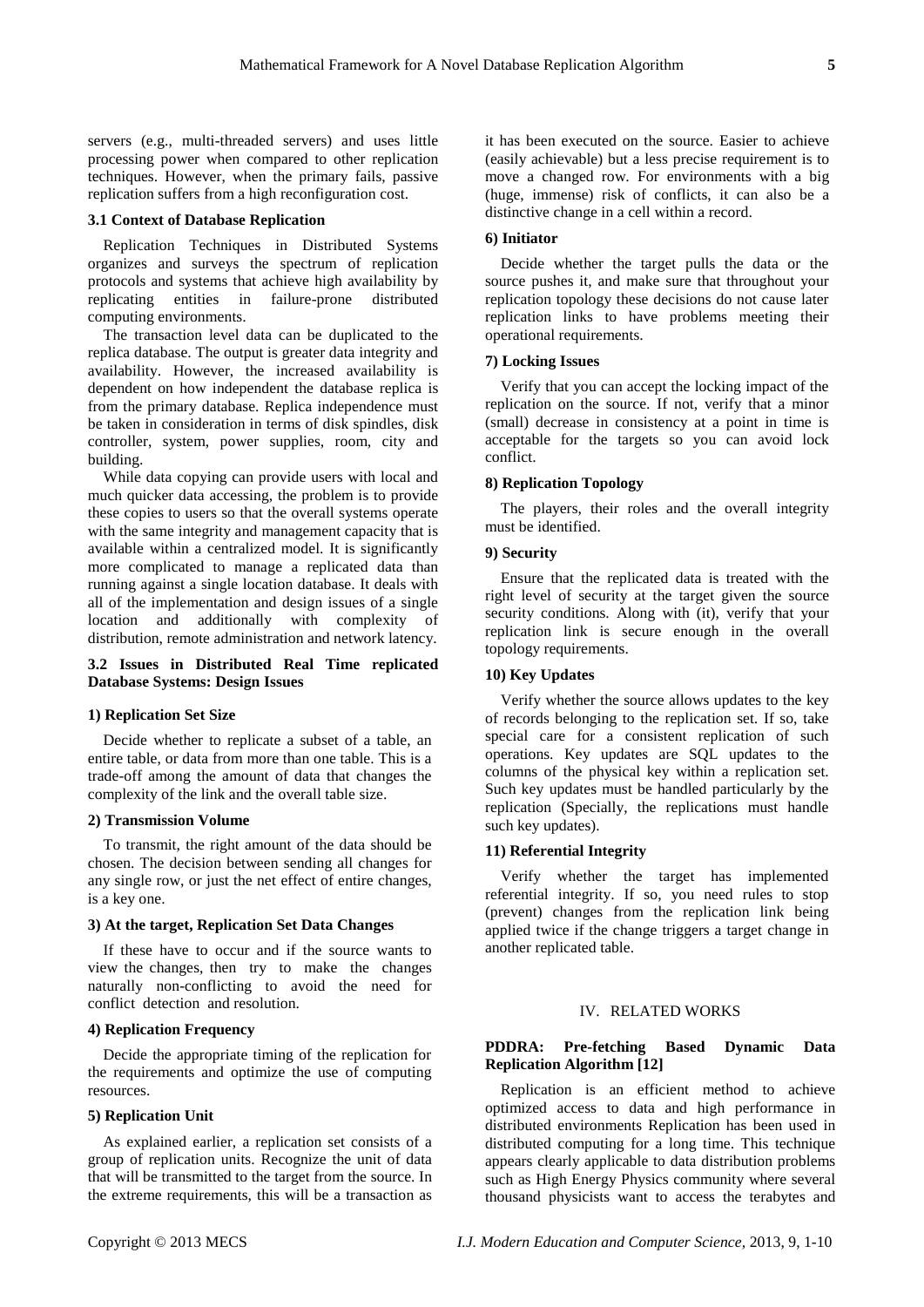even petabytes of data that is produced every year. It is a reasonable way to make copies or replicas of the dataset and store these replicas among multiple sites because of the geographic distribution of the corporation in a data grid. Replication creates several copies of the original file (called replicas) among the data grid and distributes them to multiple grid sites. This provides remarkably higher access speeds than having just a single copy of each file. Besides it can effectively enhance data availability, fault tolerance, reliability, system scalability and load balancing by creating replicas and dispersing them among multiple sites.

Data replication not only reduces data access costs but also increases data availability in many applications. If the required files are replicated in some sites where the job is executed, then the job is capable of processing data without communication delay. However if the required files are not stored locally, they will be fetched from remote sites. This fetching takes a long time due to the large size of files and the limitation of network bandwidth between sites. Therefore it is better to prefetch and pre-replicate the files that are probable to be requested in near future. This will increase data availability.

In this section algorithm for data replication will be presented; this algorithm is based on pre-fetching [12]. For increasing system performance and reducing response time and bandwidth consumption it is better to pre-fetch some replicas for requester grid site, these replicas will be requested in the near future with a high probability and is better to replicate these files to requester node so the next time that the grid site needs them, it will access them locally, decreasing access latency and response time. The architecture of the algorithm is illustrated in Fig. 3. As shown in the Fig. 3, the grid sites are located in lowest level of the architecture. These grid sites consist of Storage and/or



Fig. 3: existing pre-fetching based dynamic data replication algorithm (PDDRA)

Computing Element. Multiple grid sites constitute a Virtual Organization (VO), there is a Local Server (LS)

for every Virtual Organization (VO) and the Replica Catalog (RC) is located at Local Server. It is worth mentioning that as available bandwidth between the sites within a VO is higher than bandwidth between Virtual Organizations. Hence accessing a file that is located in the current VO is faster than accessing the one that is located in the other VO. In the upper layer there is a Regional Server (RS) and each RS consists of one or more VOs. Regional Servers are connected through the internet, so transferring files between them takes a long time. There is also a Replica Catalog located at each RS that is a directory of all the files stored at that region. Whenever a file that is not stored in the current VO is required, the RC of RS is asked for determining which VOs have the requested file. Suppose that grid site 'A' requests a file that is not stored locally. Therefore it asks the RC to determine which sites have the requested file. For reducing access latency, bandwidth consumption and response time, it is better to pre-fetch replicas that are probable to be requested by the requester grid site in the near future. When a required file is not in the current VO and is stored in the other VOs, a request is sent to RS. Then RS searches on its Replica Catalog table and determines the locations of the requested file in other VOs. In such situations only the required file will be replicated and because of low bandwidth between VOs, high propagation delay time and consequently high replication cost, pre-fetching will not be advantageous and will not be done. In addition in this paper [17] the authors have assumed that members in a VO have similar interests of files so file access patterns of different VOs differ and consequently a file from different VO should not be pre-fetched for the requester grid site in other VO, because their requirements and access patterns are different. So only the required file will be replicated and pre-fetching will not be performed. The algorithm is constructed on the bases of an assumption: members in a VO have similar interest in files. For predicting the future accesses, past sequence of accesses should be stored. Files that will be accessed in the near future can be predicted by mining the past file access patterns. PDDRA consists of three phases:

#### **1) Phase 1: Storing file access patterns**

In this phase, file access sequences and data access patterns are stored in a database.

# **2) Phase2: Requesting a file and performing replication and pre fetching**

In this phase a grid site asks for a file and replication is accomplished for it, if it is beneficial. Adjacent files of the requested file are also pre-fetched for the requester grid site in this phase.

# **3) Phase 3: Replacement**

If there was enough space in storage element for storing a new replica, it will be stored; otherwise an existing file should be selected for replacement.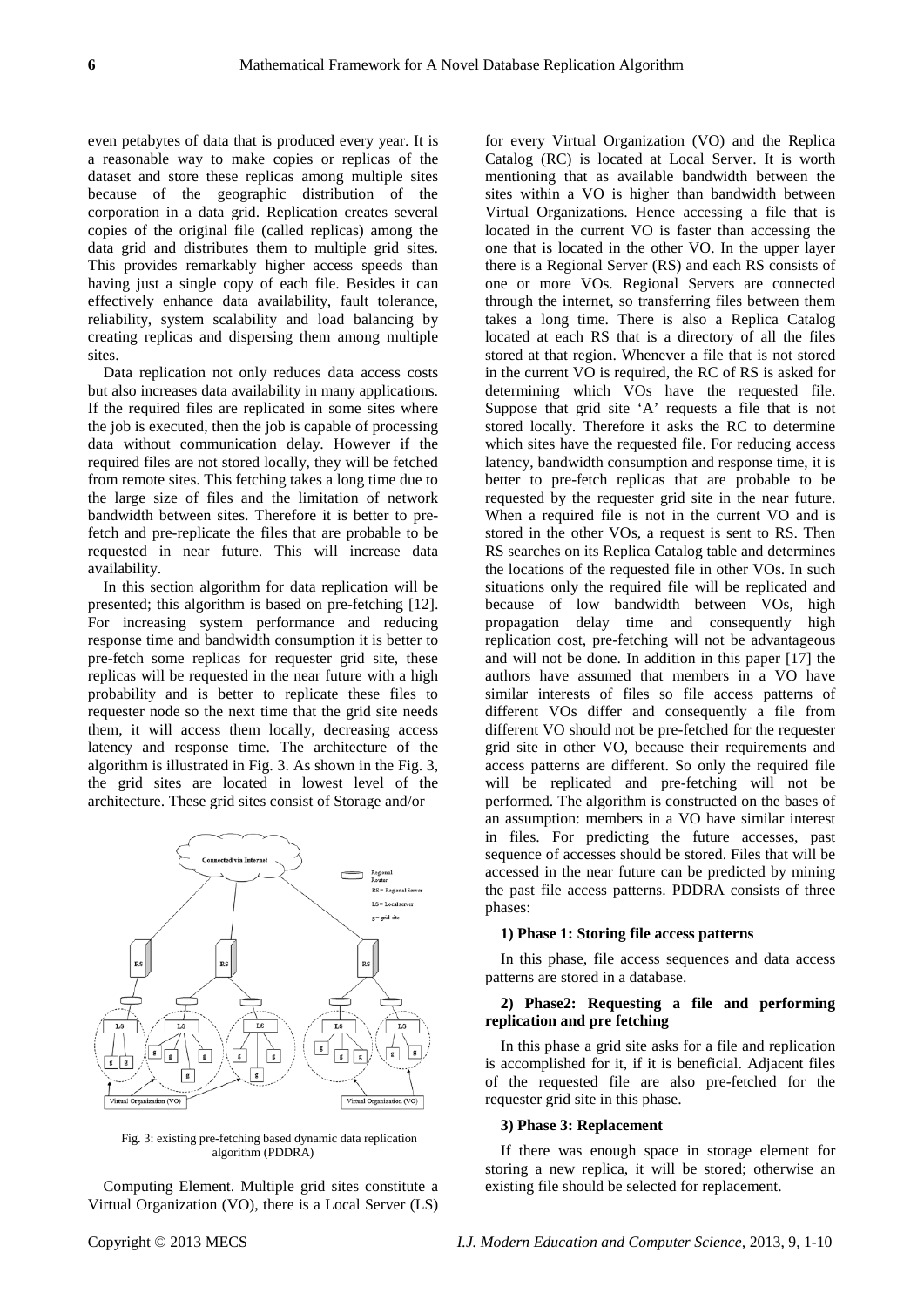1) The PDDRA algorithm tries to minimize the access time using pre-fetching mechanism. However, due to the limited bandwidth of the access network sometimes it may not be possible to the fetch data as per our will, and request will be in queue, that leads to the further waiting and in turn will increase the replication time.

2) Members of VO may have different interests.

## V. PROPOSED SCHEME

- 1. In the proposed scheme the internet cloud will be considered as master node as it can be assumed that the data is available in the internet for the replication.
- 2. If any VO searches for any data first it will search in RS and then it will search in internet, if data is locally available at any RS then it will be replicated and there will not be any need to connect through the master node.
- 3. There is a possibility that the data may not be available at RS, hence, a simultaneous request is send to both RS and master node, if access of master node is in queue for let's say time  $t_a$  then local

search at RS will be done for time  $t_s < t_a$ .

4. The three phases of the above PDDRA will be implemented as explained above.

#### **5.1 Simplified Mathematical Framework**

As the replicated data is either available locally or it is available globally. Therefore, some of the generated request will be full-filled locally and leftover request will be fetched from internet (master node). In this section a mathematical framework is developed to estimate the average response time of all the transactions.



Fig. 4: modified pre-fetching based dynamic data replication algorithm (PDDRA)

Table 1: List of Parameters

| <b>Parameters</b> | <b>Meaning</b>                                |
|-------------------|-----------------------------------------------|
| n                 | Number of cites                               |
| $\eta$            | Transaction type                              |
|                   | Percentage of transaction of type             |
| $\lambda$         | Transaction arrival rate                      |
| $\mu_{i}$         | Mean service time for $i^{th}$<br>transaction |
| $p_i$             | Probability of local transaction<br>execution |
| $t_{\text{send}}$ | Mean time to send a transaction<br>type       |
|                   | Mean time to return query result              |

#### **Transaction Processing and Arrival Rates**

The arrival of the update and query transaction are random in nature. However, in most of the cases for a particular node it's a rare event. Hence, the arrival of the update and query transactions from every node is assumed to be a Poisson process, and then their sum is also Poisson. However, where the arrival of updates and query transactions are frequent, then, Bernoulli model can be used. Update transactions are assumed to be propagated asynchronously to the secondary copies. Furthermore, transactions are also assumed to be executed at a single site, either the local or a remote site.

The performance of replicated databases can be improved if the requirement of mutual consistency among the replicas of a logical data item is relaxed. Various concepts of relaxed coherency can be denoted by coherency conditions which allow calculating a coherency index  $k \in [0,1]$  as a measure of the degree of allowed divergence. Small values of k express high relaxation,  $k = 0$  models suspend update propagation, and for  $k = 1$  updates are propagated immediately.

Taking locality, update propagation, and relaxed coherency into account, the total arrival rate of transactions of type  $i$ ,  $(1 \le i \le \eta)$ , at a single site amounts to

$$
\lambda_i^T = p_i \lambda_i + (n-1)\left(1 - p_i\right) \lambda_i \cdot \frac{1}{(n-1)}\tag{1}
$$

The first term  $p_i$  describe a share of the incoming  $\lambda$ <sub>i</sub> transactions which can be executed locally, whereas the remaining transactions  $(1-p_i)\lambda$  are forwarded to nodes where appropriate data is available. The other *n*-1 nodes also forward  $(1-p_i)$  of their  $\lambda_i$  transactions, which are received by each of the remaining databases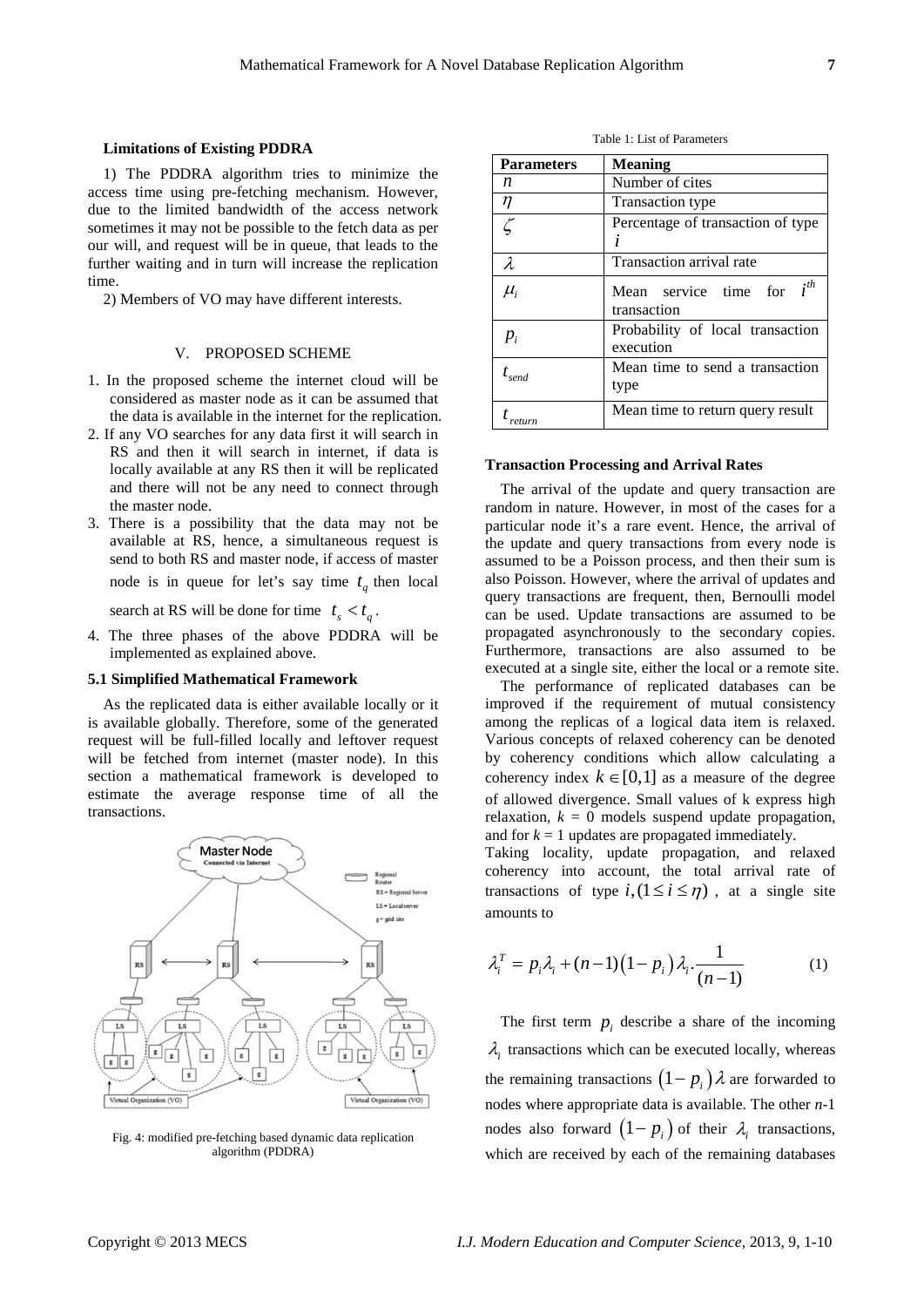$$
\lambda^{Tot} = \sum_{i=1}^{\eta} \lambda_i^{Tot} = \sum_{i=1}^{\eta} \lambda_i
$$
 (2)

The mean waiting time  $\overline{W}$  at a local database is found to be:

$$
\overline{W} = \frac{\sum_{i=1}^{\eta} \lambda_i^{Tot} \cdot \mu_i^2}{1 - \sum_{i=1}^{\eta} \lambda_i^{Tot} \cdot \mu_i}
$$
(3)

The mean waiting time at local database site is the time that user or transaction spends in a queue waiting to be serviced. Meanwhile, the response time is the total time that a job spends in the queuing system. In other words, the response time is equal to the summation of the waiting time and the service time in the queuing system. On average, a transaction needs to wait for *W* seconds at a database node to receive a service of  $\mu_i$  seconds. Additionally, with probability  $(1-p_i)$  a transaction needs to be forwarded to a remote node that takes  $\overline{W}_C$  seconds to wait for plus the time to be sent and returned. Thus, the response time is given by  $\overline{R}_{i} = \overline{W} + \mu_{i} + (1 - p_{i}).(\overline{W}_{C} + t_{send}^{i} + t_{return}^{i})$  (4) And the average response time over all transaction type results in

$$
\overline{R} = \sum_{i=1}^{n} \zeta_i \overline{R}_i
$$
\n(5)

# VI. CONCLUSION

In this paper, PDDRA (Pre-fetching based dynamic data replication algorithm) algorithm [12] as recently published is modified. Finally a mathematical framework is presented to evaluate mean waiting time before a data can be replicated on the requested site. In the future work, the simulation results will be presented to obtain the mean waiting time and throughput.

# **REFERENCES**

[1] R.Elmasri and S. B. Navathe. Fundamentals of Database Systems [B]. The Benjamin/Cummings Publishing Company, Inc., 1994.

- [2] Fredrik Nilsson, Patrik Olsson. A survey on reliable communication and replication techniques for distributed databases [B].
- [3] A. Dogan, A study on performance of dynamic file replication algorithms for real-time file access in data grids, [J] Future Generation Computer Systems 2009, 25 (8): 829–839 .
- [4] R.-S. Chang, P.-H. Chen, Complete and fragmented selection and retrieval in data grids, [J] Future Generation Computer Systems, 2007, 23: 536–546.
- [5] Y. air Amir, Alec Peterson, and David Shaw. Seamlessly Selecting the Best Copy from Internet-Wide Replicated Web Servers [C]. Proceedings of the International Symposium on Distributed Computing (Disc98), LNCS 1499, pages 22-33 Andros, Greece, September 1998.
- [6] I. Foster, K. Ranganathan, Design and evaluation of dynamic replication strategies a high performance Data Grid, [C] in: Proceedings of International Conference on Computing in High Energy and Nuclear Physics, China, September 2001.
- [7] M. Tang, B.S. Lee, C.K. Yao, X.Y Tang, Dynamic replication algorithm for the multi-tier data grid, [J] Future Generation Computer Systems 2005, 21  $(5)$ : 775–790.
- [8] M. Shorfuzzaman, P. Graham, R. Eskicioglu, Popularity-driven dynamic replica placement in hierarchical data grids, [C] in: Proceedings of Ninth International Conference on Parallel and Distributed Computing, Applications and Technologies, 2008, 524–531.
- [9] R.-S. Chang, H.-P. Chang, Y.-T. Wang, A dynamic weighted data replication strategy in data grids, [J] The Journal of Supercomputing , 2008, 45 (3) : 277–295
- [10] A.R. Abdurrab, T. Xie, FIRE: a file reunion data replication strategy for data grids, [C] in: 10th IEEE/ACM International Conference on Cluster, Cloud and Grid Computing, 2010, 215–223.
- [11] K. Sashi, A.S. Thanamani, Dynamic replication in a data grid using a modified BHR region based algorithm, [J] Future Generation Computer Systems 2010, 27 :202–210.
- [12] N.Saadat and A.M. Rahmani. PDDRA: A new prefetching based dynamic data replication algorithm in data grids. [J] Springer: Future Generation Computer Systems, 2012, 28:666-681.
- [13] Salman Abdul Moiz, Sailaja P., Venkataswamy G., Supriya N. Pal. Database Replication: A Survey of Open Source and Commercial Tools. [J] International Journal of Computer Applications  $(0975 - 8887)$  2011, 13(6), 1-8.
- [14] Heinz Stockinger. Data Replication in Distributed Database Systems, 1999 [B].
- [15] Marius Cristian MAZILU, "Database Replication", [J] Database Systems Journal 2010, 1(2), 33-38.
- [16] Mark A.Linsenbardt, Shane Stigler. McGraw-Hill/Osborne Media Book SQL Server2000Administration-Chap.10,'.Replication' [B].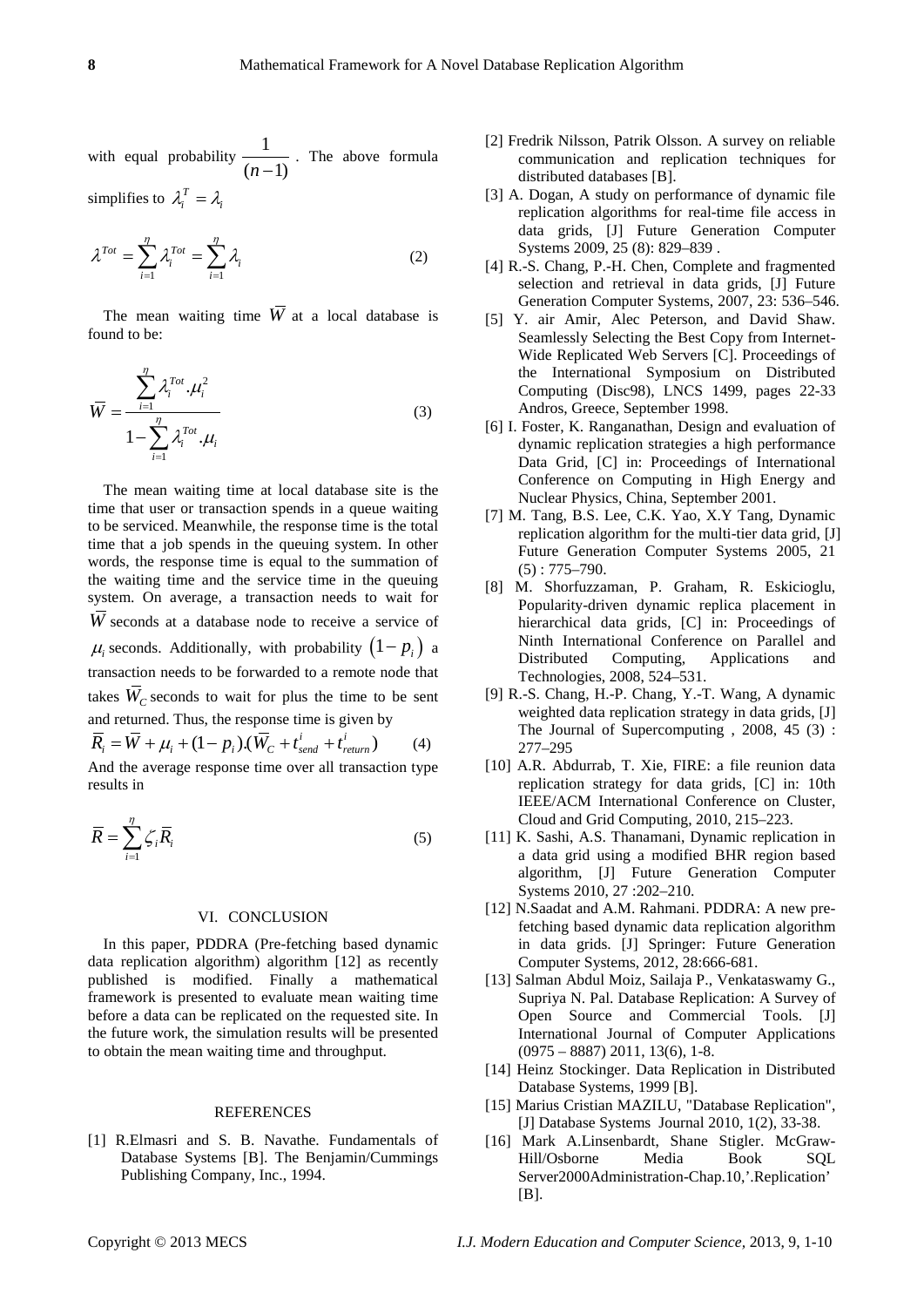- [17]Microsoft MSDN Library [http://msdn.microsoft.com](http://msdn.microsoft.com/) [W]
- [18] B. Kemme, F. Pedone, G. Alonso, and A. Schiper. Processing transactions over optimistic atomic broadcast protocols. [C] In Proceedings of the International Conference on Distributed Computing Systems, Austin, Texas, June 1999.
- [19] M. Raynal, G. Thia-Kime, and M. Ahamad. From serializable to causal transactions for collaborative applications. [R] Technical Report 983, Institut de Recherche en Informatique et Systèmes Aléatoires, Feb. 1996.
- [20] K. P. Birman. The process group approach to reliable distributed computing. [J] Communications of the ACM, 1993, 36(12):37–53.
- [21] V. Hadzilacos and S. Toueg. Fault-tolerant broadcasts and related problems. [B] In S. Mullender, editor, Distributed Systems, chapter 5. adwe, second edition, 1993.
- [22] Sanjay Kumar Tiwari et al. Distributed Real Time Replicated Database: [J] Concept and Design International Journal of Engineering Science and Technology (IJEST) ISSN: 0975-5462 230, 2011 3(6) 4839-4849.
- [23] K. P. Birman and T. A. Joseph. Exploiting virtual synchrony in distributed systems. [C] In Proceedings of the 11th ACMSymposium on OS Principles, pages 123–138, Austin, TX, USA, Nov. 1987. ACM SIGOPS, ACM.
- [24] K. P. Birman, A. Schiper, and P. Stephenson. Lightweight causal and atomic multicast.[J]ACM Transactions on Computer Systems, 1991, 9(3):272–314.
- [25] F. B. Schneider. Implementing fault-tolerant services using the state machine approach:[J] A tutorial. ACM Computing Surveys, 1990, 22(4):299–319.
- [26] R. Guerraoui and A. Schiper. Software-based replication for fault tolerance.[J] IEEE Computer, 1997, 30(4):68–74.

# **Authors' Profiles**



**Sanjay Kumar Yadav:** is Assistant Professor of Computer Science in Dept. of Computer Science & Information Technology at Sam Higginbottom Institute Of Agriculture, Technology & Sciences" (Formerly Allahabad

Agricultural Institute), (Deemed-to-be-University) Allahabad. He obtained batchelor degree in B.Sc.(Maths) from University of Allahabad, MCA degree from Institute of Engineering and Technology, Lucknow. M.Tech. in Software Engineering from Motilal Nehru National Institute of Technology Allahabad and pursuing his Ph.D. in Computer Science & IT at Sam Higginbottom Institute Of Agriculture, Technology & Sciences" (Formerly Allahabad<br>Agricultural Institute), (Deemed-to-be-University) (Deemed-to-be-University) Allahabad. His research interest includes distributed system and mobile ad-hoc network.



**Prof. Gurmit Singh:** is Emeritus Professor of Computer Science in Dept. of Computer Science & Information Technology at Sam Higginbottom Institute Of Agriculture, Technology & Sciences" (Formerly Allahabad

Agricultural Institute), (Deemed-to-be-University) Allahabad. He served the department as professor and Head for several years and retired in year 2012. He was also served the University as Dean, [Shepherd School of](http://shiatsmail.edu.in/webwapp/faculty/Colleges/coll_EnggTech.asp)  [Engineering & Technology](http://shiatsmail.edu.in/webwapp/faculty/Colleges/coll_EnggTech.asp) and is on the program committees of the University. He is the author/coauthor of several publications in technical journals and conferences. His research interest includes distributed system and mobile ad-hoc network, wireless sensor network and evolutionary computing.



**Prof. Divakar Singh Yadav:** is Professor of Computer Science at Institute of Engineering and<br>Technology, Lucknow. He Technology, Lucknow. He obtained B.Tech in Computer Science& Engineering, M.Tech in Computer Science from IIT, Kharagpur and Ph.D from

University of Southampton, U.K. Before joining Gautam Buddh Technical University, Lucknow as Pro-Vice Chancellor, he was at South Asian University, New Delhi, an international university established by South Asian Association for Regional Cooperation (SAARC) nations, where he was Chairperson of Department of Computer Science at Faculty of Mathematics and Computer Science.

Dr. Yadav possesses more than 20 years of experience in academics/research in India and Abroad. Besides serving as member of several expert committees of U. P. Technical University, Lucknow, AICTE, New Delhi and Govt. of Uttar Pradesh, he also served as member of Advisory Boards, Technical Program Committees and reviewer for several international conferences /workshops /journals. He has long standing academic interests in database systems and distributed computing. His primary research interests are in formal methods, refinement of distributed systems using Event-B, verification of critical properties of business critical systems and reasoning about distributed database systems. He has also participated in prestigious Daghtuhl seminar at Schloss Dagstuhl-Leibniz Center for Informatics, Germany in 2006, in addition to